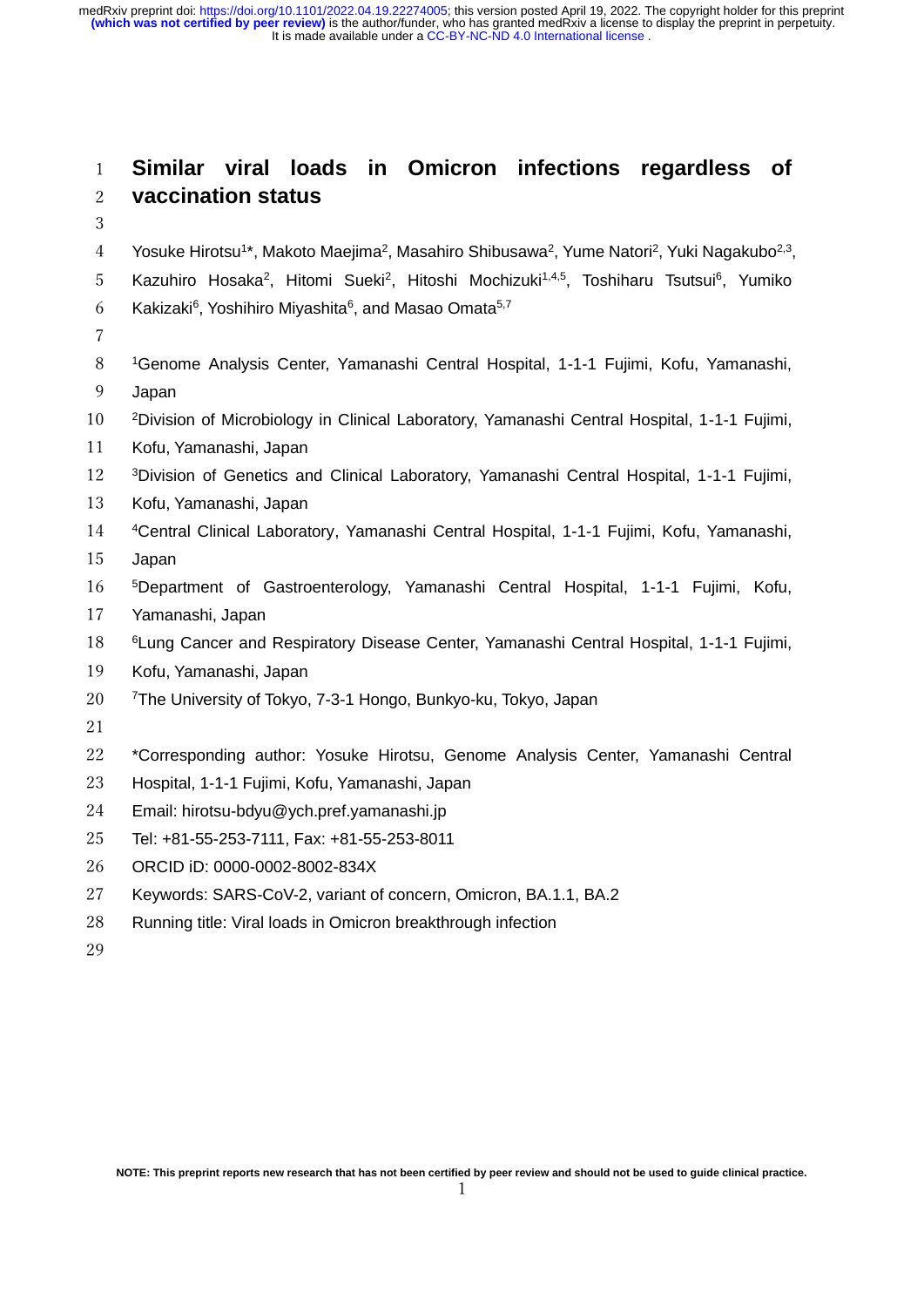## **Abstract**

| 31 | <b>Background</b>                                                                       |
|----|-----------------------------------------------------------------------------------------|
| 32 | Although SARS-CoV-2 booster vaccinations are underway, breakthrough infections          |
| 33 | with Omicron variants are occurring. This study analyzed associations between Omicron   |
| 34 | sublineage (BA.1.1 and BA.2) viral load and vaccination history.                        |
| 35 | <b>Methods</b>                                                                          |
| 36 | Viral loads in nasopharyngeal swabs were evaluated by quantitative real-time PCR,       |
| 37 | and the virus strain was evaluated by whole-genome analysis or TaqMan assay.            |
| 38 | <b>Results</b>                                                                          |
| 39 | A total of 611 patients positive for an Omicron SARS-CoV-2 variant were included;       |
| 40 | 199 were unvaccinated, 370 had received two vaccine doses, and 42 had received three    |
| 41 | doses. Similar viral loads and Ct values of BA.1.1 and BA.2 were detected regardless of |
| 42 | vaccination history. No correlations between age and BA.1.1 and BA.2 viral load were    |
| 43 | observed.                                                                               |
| 44 | <b>Conclusion</b>                                                                       |
| 45 | Omicron-infected patients who had received a third vaccine dose had viral loads         |
| 46 | similar to patients with two doses or who were unvaccinated.                            |
| 47 |                                                                                         |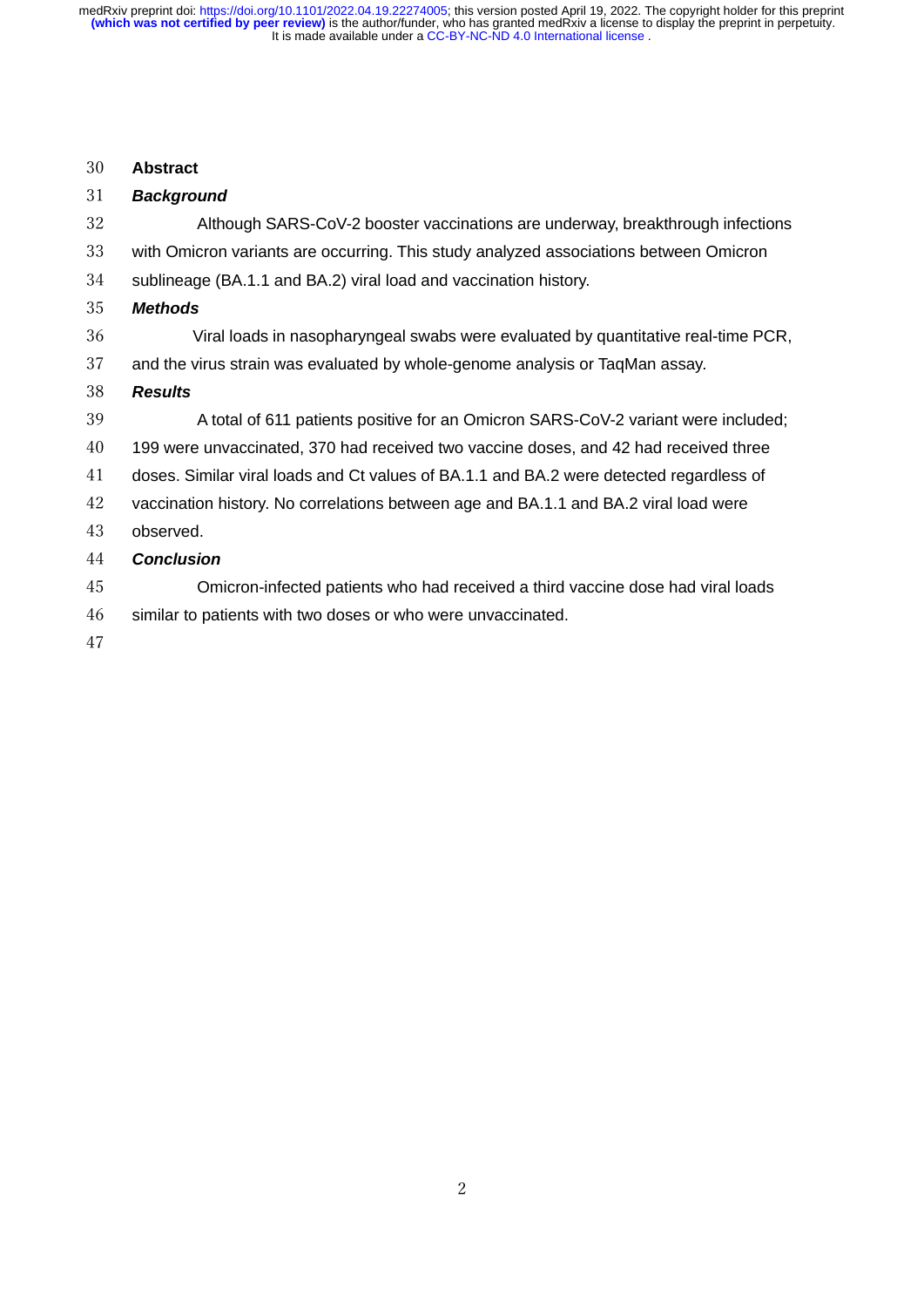#### **Introduction**

 The outbreak of severe acute respiratory syndrome coronavirus 2 (SARS-CoV-2) has caused an estimated 497 million cases of coronavirus disease 2019 (COVID-19) and 6.18 million deaths worldwide. SARS-CoV-2 has acquired mutations throughout its evolution, driving the emergence of new viral strains. To date, five variants of concern have been designated by the World Health Organization: Alpha, Beta, Gamma, Delta, and Omicron. Omicron emerged in South Africa in 2021 and has spread worldwide. Unlike other variants of concern, the Omicron variant has approximately 30 mutations in its spike protein. Some of its mutations (e.g., 69-70del, T95I, G142D/143-145del, K417N, T478K, N501Y, N655Y, N679K, and P681H) are also present in the Alpha, Beta, Gamma, and/or Delta variants. These mutations lead to increased transmissibility, increased viral binding affinity, and increased immune escape [1].

 Several Omicron sublineages have been reported; BA.1 and BA.1.1 were initially most prevalent, but BA.2 is now predominating. Antibody activity against BA.1/BA.1.1 and BA.2 differs because the viruses have different mutations in the spike protein [2, 3]. A booster dose restores effectiveness in preventing infection and reduces disease severity [4-6]. Nevertheless, breakthrough infections with Omicron variants have been reported after a third dose [7, 8]. Thus, it is important to understand the virus levels that are typically present after breakthrough infection to better evaluate infection control, quarantine, and public health measures. However, the viral loads in cases of Omicron breakthrough infection after booster vaccination are not fully clear.

 Patients infected with Omicron BA.1.1 or BA.2 were included in this study regardless of vaccination history, and nasopharyngeal swabs were used to measure viral loads.

#### **Methods**

#### *SARS-CoV-2 diagnostic testing*

 We performed SARS-CoV-2 diagnostic testing on samples collected from January 10, 2022 to April 7, 2022. The following diagnostic testing platforms were used in this study: COVID-19 reverse transcription-PCR performed in accordance with the protocol developed by the National Institute of Infectious Diseases in Japan [9], the FilmArray Respiratory Panel 2.1 test performed with the FilmArray Torch system (bioMérieux, Marcy-l'Etoile, France) [10], the Xpert Xpress SARS-CoV-2 test performed on a Cepheid GeneXpert system (Cepheid, Sunnyvale, CA, USA) [11], and the Lumipulse antigen test performed on a LUMIPULSE G600II system (Fujirebio, Inc., Tokyo, Japan) [12, 13]. All tests were conducted on material obtained from nasopharyngeal swabs immersed in viral transport media (Copan, Murrieta,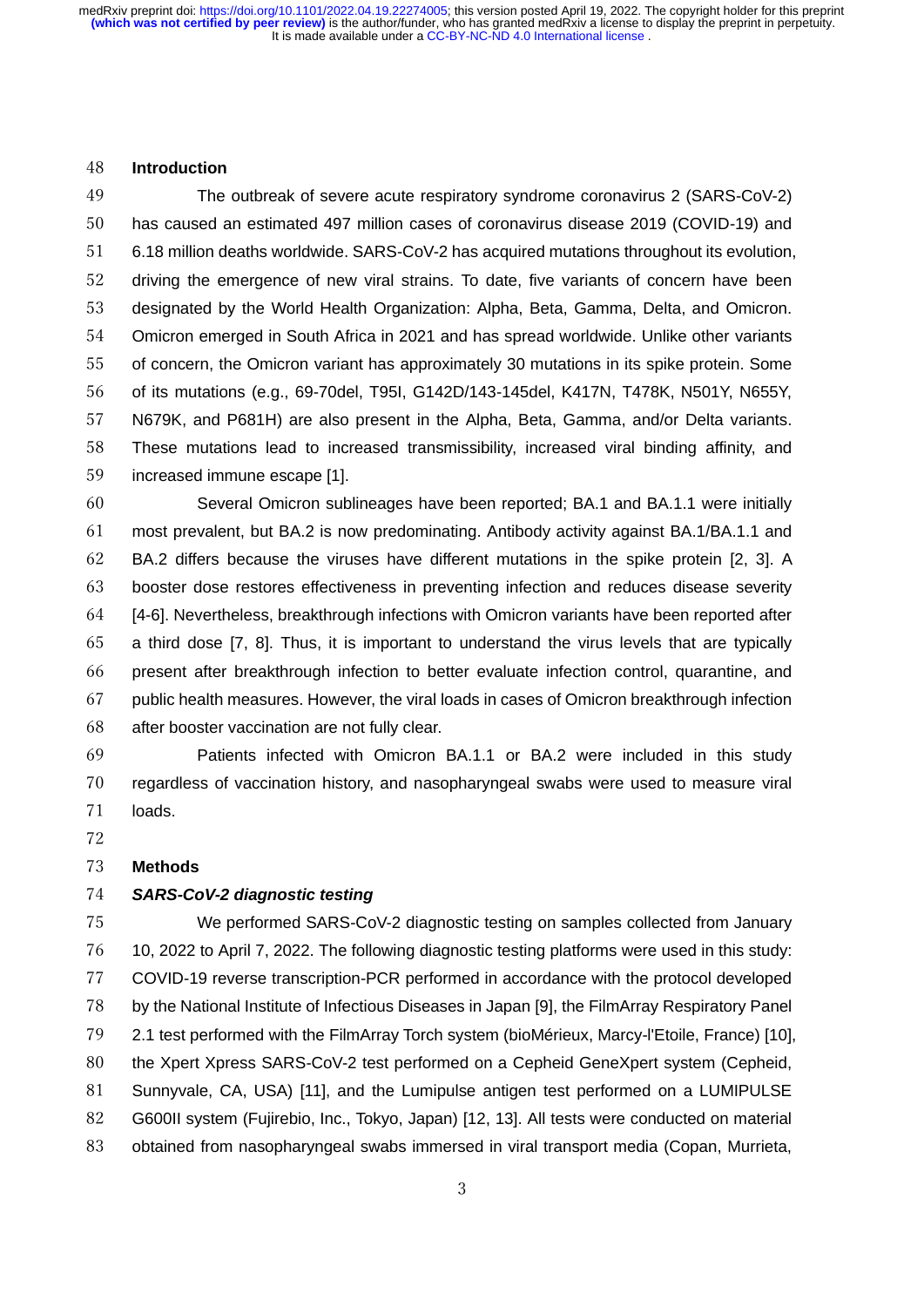CA, USA).

# *Quantitative reverse transcription-PCR (RT-qPCR)*

 To detect SARS-CoV-2, we performed one-step RT-qPCR to amplify the nucleocapsid (N) gene of SARS-CoV-2 as previously described [14]. The human ribonuclease P protein subunit p30 (*RPP30*) gene was used as the internal positive control (Integrated DNA Technologies, Coralville, IA, USA) [14]. The RT-qPCR assays were 91 performed on a StepOnePlus Real-Time PCR system (Thermo Fisher Scientific, Waltham, 92 MA, USA) with the following cycling conditions: reverse transcription at 50 °C for 5 min, 93 inactivation of reverse transcription at 95 °C for 20 s, followed by 45 cycles of denaturation 94 at 95 °C for 3 s and annealing/extension at 60 °C for 30 s. The threshold was set at 0.2. In accordance with the national protocol (v. 2.9.1) [9], samples were determined to be positive if a visible amplification plot was observed and negative if no amplification was observed.

#### *SARS-CoV-2 genome analysis*

 Whole-genome sequencing was conducted in accordance with a previously described method using the nasopharyngeal swab samples collected from SARS-CoV-2-positive patients. In brief, SARS-CoV-2 genomic RNA was reverse-transcribed into cDNA and amplified using the Ion AmpliSeq SARS-CoV-2 Research Panel or the Ion AmpliSeq SARS-CoV-2 Insight Research Assay (Thermo Fisher Scientific) on the Ion Torrent Genexus system in accordance with the manufacturer's instructions [15-17]. The sequencing reads were processed and their quality assessed using Genexus software with SARS-CoV-2 plugins. The sequencing reads were then mapped and aligned using the torrent mapping alignment program. After initial mapping, a variant call was performed using the Torrent Variant Caller. The COVID19AnnotateSnpEff plugin was used to annotate the variants. Assembly was performed using Iterative Refinement Meta-Assembler [18].

 The viral clade and lineage classifications were conducted using Nextstrain [19] and Phylogenetic Assignment of Named Global Outbreak Lineages (PANGOLIN) [20]. The sequence data were deposited in the Global Initiative on Sharing Avian Influenza Data (GISAID) EpiCoV database [21].

# *TaqMan assay*

 We used the pre-designed TaqMan SARS-CoV-2 Mutation Panel to detect SARS-CoV-2 spike Δ69–70, G339D, L452R, and Q493R (Thermo Fisher Scientific) in SARS-CoV-2-positive samples [22]. The TaqMan MGB probe for the wild-type allele was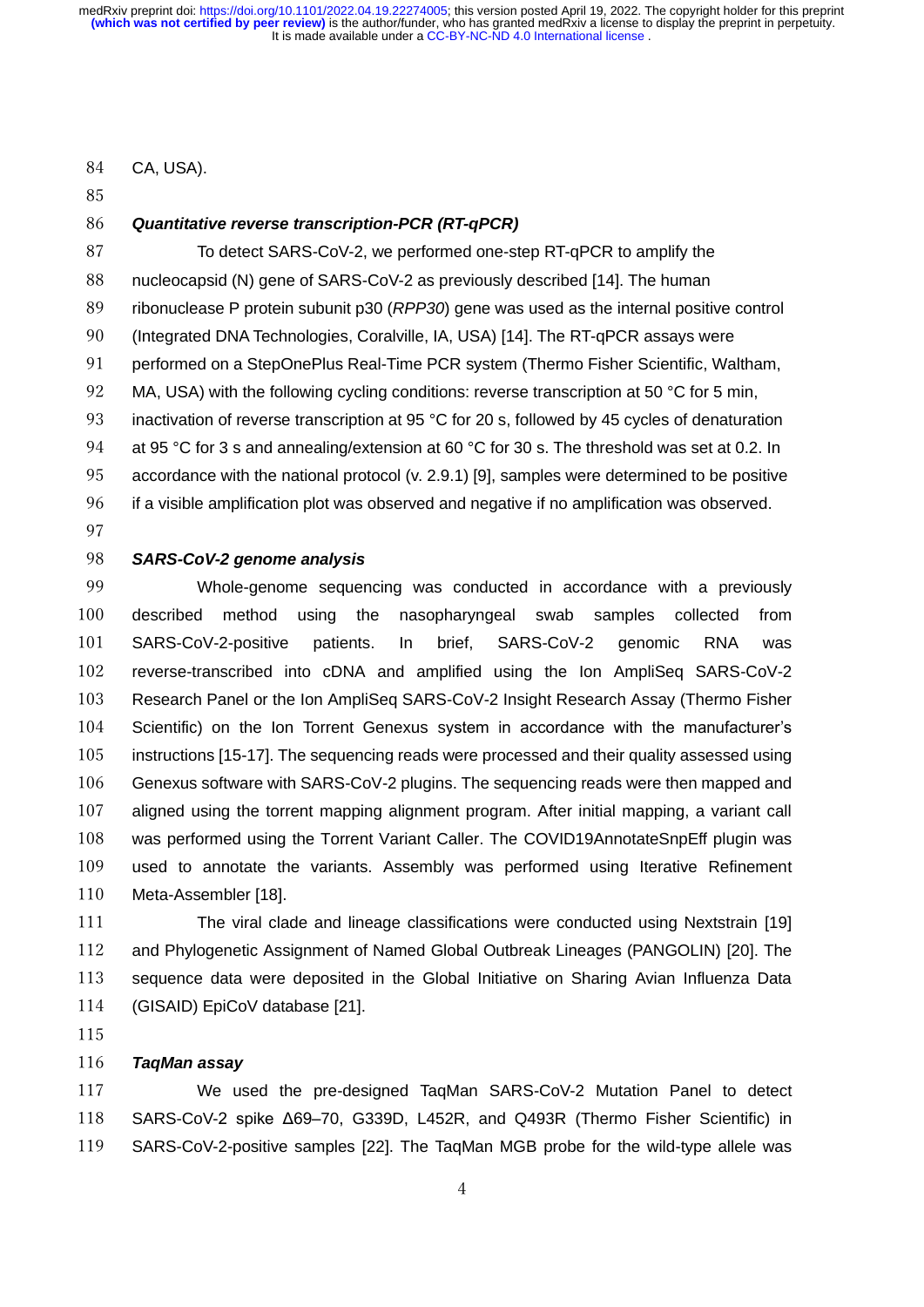labeled with VIC dye, and the probe for the variant allele was labeled with FAM dye. This TaqMan probe system can detect both wild-type and variant sequences of SARS-CoV-2. TaqPath 1-Step RT-qPCR Master Mix CG was used as master mix. Real-time PCR was conducted on a Step-One Plus Real-Time PCR system (Thermo Fisher Scientific).

## *Statistical analysis*

 All statistical tests and visualizations were performed with R (v4.1.1) or RStudio (http://www.r-project.org/). Plotting in R also made use of the ggplot2 (v3.3.5), dplyr (v1.0.7), tidyr (v1.1.3), patchwork (v1.1.1), gtsummary (v1.5.2), and flextable (v.0.7.0) packages. 129 Bartlett's test was used to test for equality of variances. Statistical analyses (Kruskal–Wallis rank–sum test; Pearson's chi-square test; Fisher's exact test, pairwise t-test with Holm correction, Pearson's product–moment correlation coefficient) were conducted. P-values < 0.05 were considered statistically significant.

## **Results**

# *Vaccination history and Omicron infection*

 This study included 611 patients who were diagnosed as SARS-CoV-2-positive between January 10, 2022 and April 7, 2022. The vaccination history of the patients was as follows: 199 were unvaccinated, 370 had received two doses of vaccine, and 42 had received three doses of vaccine. The median ages were 14 years (IQR: 19, 60) for the unvaccinated group, 44 years (IQR: 28, 68) for the two-dose group, and 48 years (IQR: 34, 141 70) for the three-dose group (Table 1,  $p < 0.001$ ). The vaccination status by age was consistent with the priority given to older adults to receive a third dose. No significant 143 differences were found between vaccination history and sex ( $p = 0.7$ ) or disease severity ( $p$ )  $144 = 0.2$  (Table 1).

 Whole-genome sequencing or TaqMan analysis was performed to identify Omicron sublineages. Of the 611 patients, 453 had BA.1.1 and 158 had BA.2. In those who had received a third dose, BA.2 (15.2%, 24/158) was more often detected than BA.1.1 (4.0%, 18/453). These results indicate that BA.2 is better able than BA.1.1 to cause breakthrough 149 infection in those who have received a booster dose.

#### **Vaccination history and viral load in patients infected with Omicron**

 To analyze whether vaccination history altered the viral load after infection with the Omicron sublineages, we quantitatively assessed viral load in nasopharyngeal swabs by 154 RT-qPCR (Figure 1). In BA.1.1-infected individuals, the mean viral loads  $\pm$  SD were 5.3  $\pm$ 155 1.4 (range:  $-0.9-7.8$ ) in the unvaccinated group,  $5.4 \pm 1.5$  ( $-0.3-7.7$ ) in the two-dose group,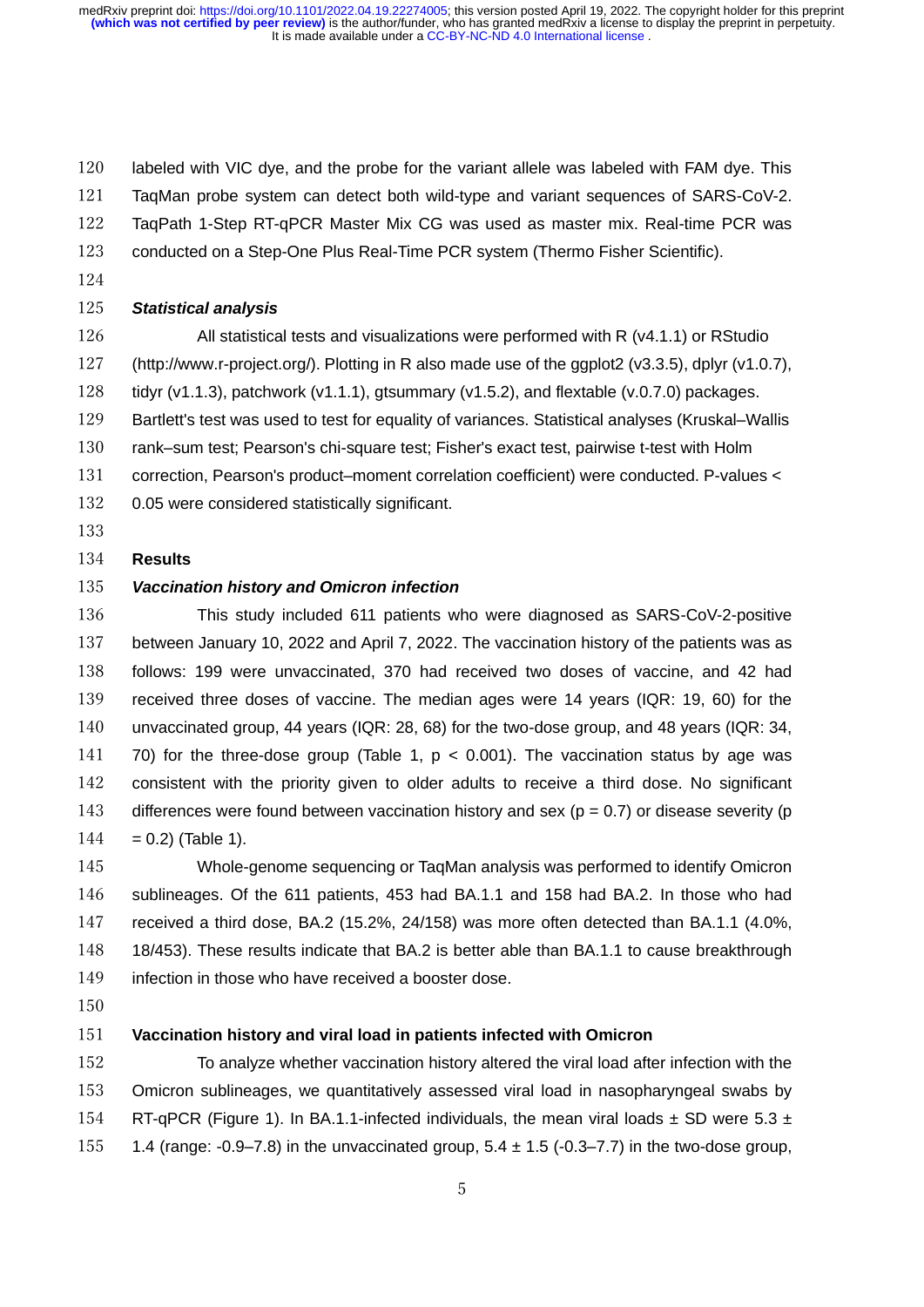156 and  $4.6 \pm 1.7$  (2.2–6.8) in the three-dose group, while they were  $5.4 \pm 1.6$  (range: 1.0–7.7), 157 5.8  $\pm$  1.5 (-0.4–8.2), and 5.5  $\pm$  1.7 (0.5–7.9), respectively, in the BA.2-infected individuals 158 (Figure 1A). In BA.1.1-infected individuals, the mean cycle thresholds (Ct)  $\pm$  SD were 20.5  $\pm$ 159  $5.1$  (range: 12–44) in the unvaccinated group,  $20.2 \pm 5.1$  (12–38) in the two-dose group, and 160 22.5  $\pm$  5.7 (15–31) in the three-dose group, while they were 19.9  $\pm$  5.6 (range: 12–35), 18.4  $161 \pm 5.0$  (11–37), and 19.9  $\pm$  6.0 (12–38), respectively, in the BA.2-infected individuals (Figure 162 1B). No significant differences in viral load or Ct values were found among the groups with 163 different vaccination histories (p > 0.05, pairwise t-test with Holm correction).

164 We next analyzed whether the viral load after vaccination was correlated with age 165 (Figures 1C and 1D). For those with BA.1.1 infection, the correlation coefficients between 166 age and viral load were  $r = -0.023$  ( $p = 0.80$ ) for the unvaccinated,  $r = -0.055$  ( $p = 0.35$ ) for 167 the two-dose group, and  $r = -0.189$  ( $p = 0.45$ ) for the three-dose group, while for those with 168 BA.2 infection they were  $r = 0.129$  (p = 0.31),  $r = -0.084$  (p = 0.49), and  $r = 0.189$  (p = 0.38), 169 respectively (Figure 1C). For those with BA.1.1 infection, the correlation coefficients 170 between age and Ct value were  $r = 0.017$  (p = 0.85) for the unvaccinated,  $r = 0.058$  (p = 171 0.32) for the two-dose group, and  $r = 0.195$  ( $p = 0.44$ ) for the three-dose group, while for 172 those with BA.2 infection they were  $r = -0.122$  ( $p = 0.34$ ),  $r = 0.095$  ( $p = 0.43$ ), and  $r = -0.159$ 173 (p = 0.46), respectively (Figures 1D). There was no correlation between age and the viral 174 load, regardless of vaccination history (p > 0.05, Pearson's correlation coefficient), indicating 175 that when breakthrough infection occurs, the virus can achieve a high viral load regardless 176 of vaccination history and age.

177

# 178 **Discussion**

 We analyzed the amount of virus present in nasopharyngeal swab samples from patients who became infected even after receiving a third vaccine dose. These patients showed similar amounts of virus as unvaccinated patients. This was consistent with our finding that patients produced a similar amount of virus regardless of age. To our knowledge, this is the first study of viral loads in patients infected with the Omicron BA.1.1 and BA.2 184 sublineages post vaccination. The findings indicate the potential for secondary transmission from infected individuals even after they have received a booster vaccination. Therefore, non-pharmaceutical interventions, such as mask-wearing and physical distancing, are necessary to prevent the transmission of Omicron variants from both vaccinated and unvaccinated individuals.

189 The rapid spread of the Omicron variant worldwide has led to its replacement of the 190 Delta variant [21]. Omicron has multiple mutations in the spike protein, raising concerns that 191 antibodies may be less effective than they were against the ancestral strain and other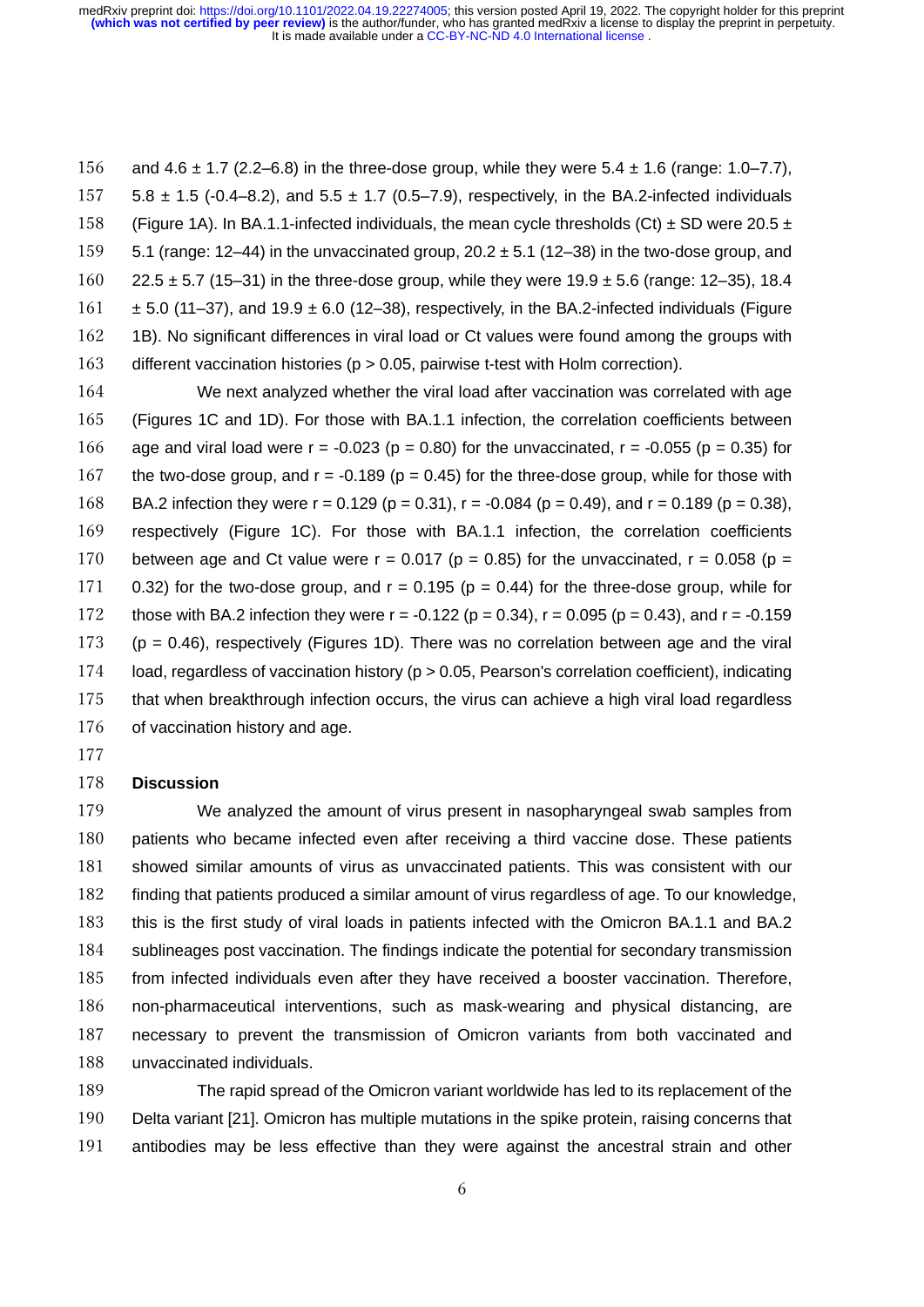variants of concern [23-25]. Booster vaccination can lower the risk of infection with Omicron, but the protection weakens over time [4, 6]. Infections have been reported despite high levels of anti-spike antibodies after the third vaccination [7]. Our data indicate the need to maintain non-pharmaceutical measures (e.g., mask use, ventilation, physical distancing) to suppress the spread of infection because high viral loads were found even after individuals had received a booster vaccination.

 This study had limitations. First, it did not assess the amount of culturable, viable virus, so it is unknown whether the detections represented infectious virus. Second, it did not take into account the time since vaccination, and there may have been variation in 201 antibody titers. Third, there may be bias because the number of vaccine doses differed with age. Therefore, further analysis with a larger sample size is needed.

 In summary, individuals infected with the Omicron variant might still be able to produce infectious virus even if they have received a booster vaccination. Therefore, isolating patients with a breakthrough infection could help mitigate the spread of SARS-CoV-2.

#### **Acknowledgments**

 We thank all medical and ancillary hospital staff for their support. We also thank Katherine Thieltges from Edanz [\(https://jp.edanz.com/ac\)](http://jp.edanz.com/ac) for editing a draft of this manuscript.

 **Funding**: This work was supported by a Grant-in-Aid for the Genome Research Project from Yamanashi Prefecture (to M.O. and Y.H.), the Japan Society for the Promotion of Science KAKENHI Early-Career Scientists JP18K16292 (to Y.H.), a Grant-in-Aid for Scientific Research (B) 20H03668 (to Y.H.), a Research Grant for Young Scholars (to Y.H.), the YASUDA Medical Foundation (to Y.H.), the Uehara Memorial Foundation (to Y.H.), and medical research grants from the Takeda Science Foundation (to Y.H.).

#### **Declaration of interest**

None to declare.

#### **References**

 1. Greaney AJ, Starr TN, Gilchuk P, Zost SJ, Binshtein E, Loes AN, et al. Complete Mapping of Mutations to the SARS-CoV-2 Spike Receptor-Binding Domain that Escape Antibody Recognition. Cell Host & Microbe. 2021;29(1):44-57.e9. doi: [https://doi.org/10.1016/j.chom.2020.11.007.](https://doi.org/10.1016/j.chom.2020.11.007)

2. Bruel T, Hadjadj J, Maes P, Planas D, Seve A, Staropoli I, et al. Serum neutralization of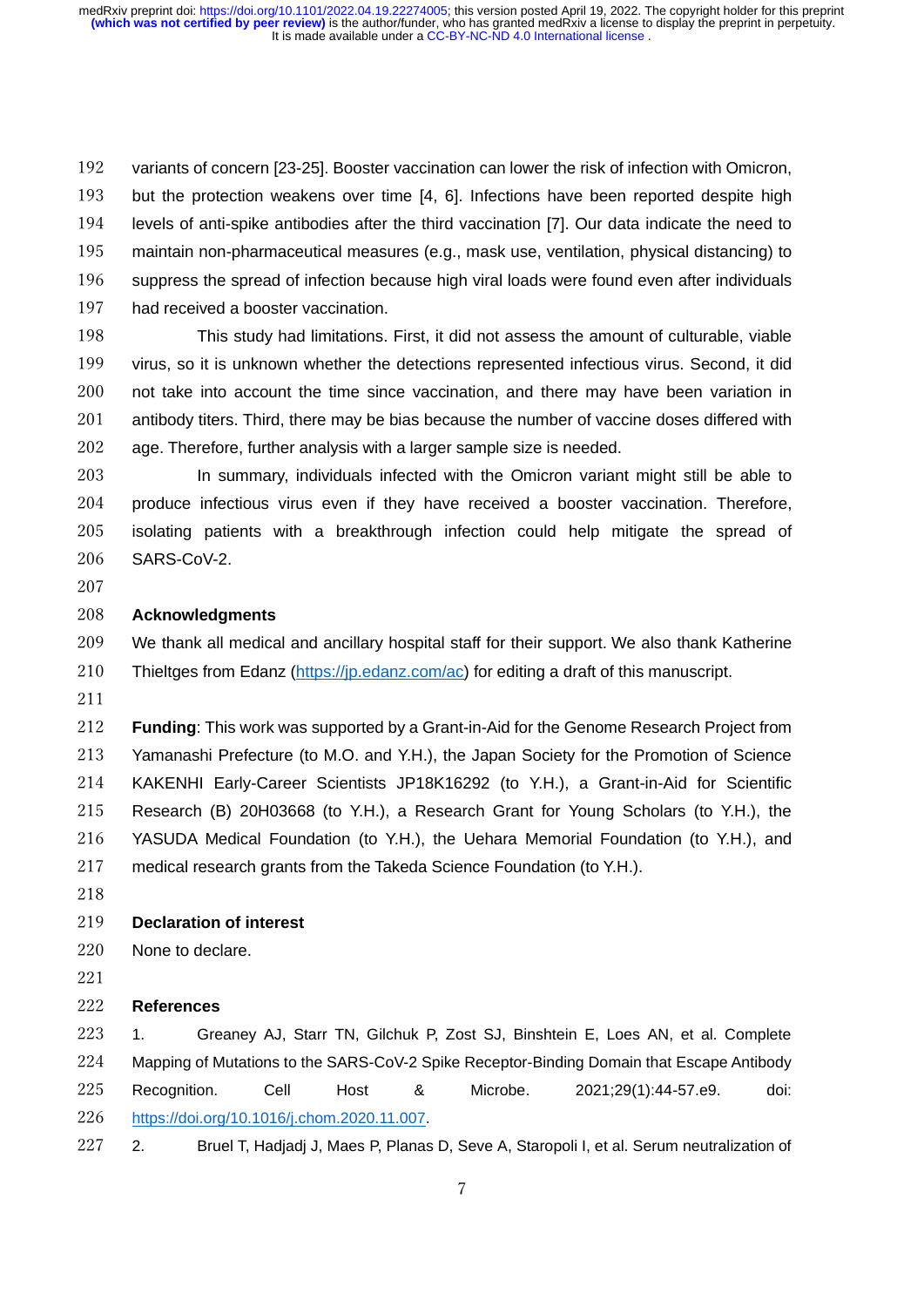SARS-CoV-2 Omicron sublineages BA.1 and BA.2 in patients receiving monoclonal antibodies. Nature Medicine. 2022. doi: 10.1038/s41591-022-01792-5.

 3. Hoffmann M, Krüger N, Schulz S, Cossmann A, Rocha C, Kempf A, et al. The Omicron 231 variant is highly resistant against antibody-mediated neutralization: Implications for control of the COVID-19 pandemic. Cell. 2021. doi: [https://doi.org/10.1016/j.cell.2021.12.032.](https://doi.org/10.1016/j.cell.2021.12.032)

 4. Andrews N, Stowe J, Kirsebom F, Toffa S, Rickeard T, Gallagher E, et al. Covid-19 Vaccine Effectiveness against the Omicron (B.1.1.529) Variant. New England Journal of Medicine. 2022. doi: 10.1056/NEJMoa2119451.

 5. Moreira ED, Kitchin N, Xu X, Dychter SS, Lockhart S, Gurtman A, et al. Safety and Efficacy of a Third Dose of BNT162b2 Covid-19 Vaccine. New England Journal of Medicine. 2022. doi: 10.1056/NEJMoa2200674.

 6. Bar-On YM, Goldberg Y, Mandel M, Bodenheimer O, Amir O, Freedman L, et al. Protection by a Fourth Dose of BNT162b2 against Omicron in Israel. New England Journal of Medicine. 2022. doi: 10.1056/NEJMoa2201570.

 7. Kuhlmann C, Mayer CK, Claassen M, Maponga T, Burgers WA, Keeton R, et al. Breakthrough infections with SARS-CoV-2 omicron despite mRNA vaccine booster dose. The Lancet. 2022;399(10325):625-6. doi: 10.1016/S0140-6736(22)00090-3.

 8. Marking U, Havervall S, Norin NG, Christ W, Gordon M, Ng H, et al. High rate of BA.1, BA.1.1 and BA.2 infection in triple vaccinated. medRxiv. 2022:2022.04.02.22273333. doi: 10.1101/2022.04.02.22273333.

 9. Shirato K, Nao N, Katano H, Takayama I, Saito S, Kato F, et al. Development of Genetic Diagnostic Methods for Novel Coronavirus 2019 (nCoV-2019) in Japan. Jpn J Infect Dis. 2020;73(4):304-7 doi: 10.7883/yoken.JJID.2020.061. PubMed PMID: 32074516.

 10. Hirotsu Y, Maejima M, Shibusawa M, Amemiya K, Nagakubo Y, Hosaka K, et al. Analysis of Covid-19 and non-Covid-19 viruses, including influenza viruses, to determine the influence of intensive preventive measures in Japan. J Clin Virol. 2020;129:104543. doi: 10.1016/j.jcv.2020.104543

 11. Hirotsu Y, Maejima M, Shibusawa M, Natori Y, Nagakubo Y, Hosaka K, et al. Direct comparison of Xpert Xpress, FilmArray Respiratory Panel, Lumipulse antigen test, and RT-qPCR in 165 nasopharyngeal swabs. BMC Infectious Diseases. 2022;22(1):221. doi: 10.1186/s12879-022-07185-w.

 12. Hirotsu Y, Maejima M, Shibusawa M, Amemiya K, Nagakubo Y, Hosaka K, et al. Prospective Study of 1,308 Nasopharyngeal Swabs from 1,033 Patients using the LUMIPULSE SARS-CoV-2 Antigen Test: Comparison with RT-qPCR. International Journal of Infectious Diseases. 2021. doi: [https://doi.org/10.1016/j.ijid.2021.02.005.](https://doi.org/10.1016/j.ijid.2021.02.005)

13. Hirotsu Y, Maejima M, Shibusawa M, Nagakubo Y, Hosaka K, Amemiya K, et al.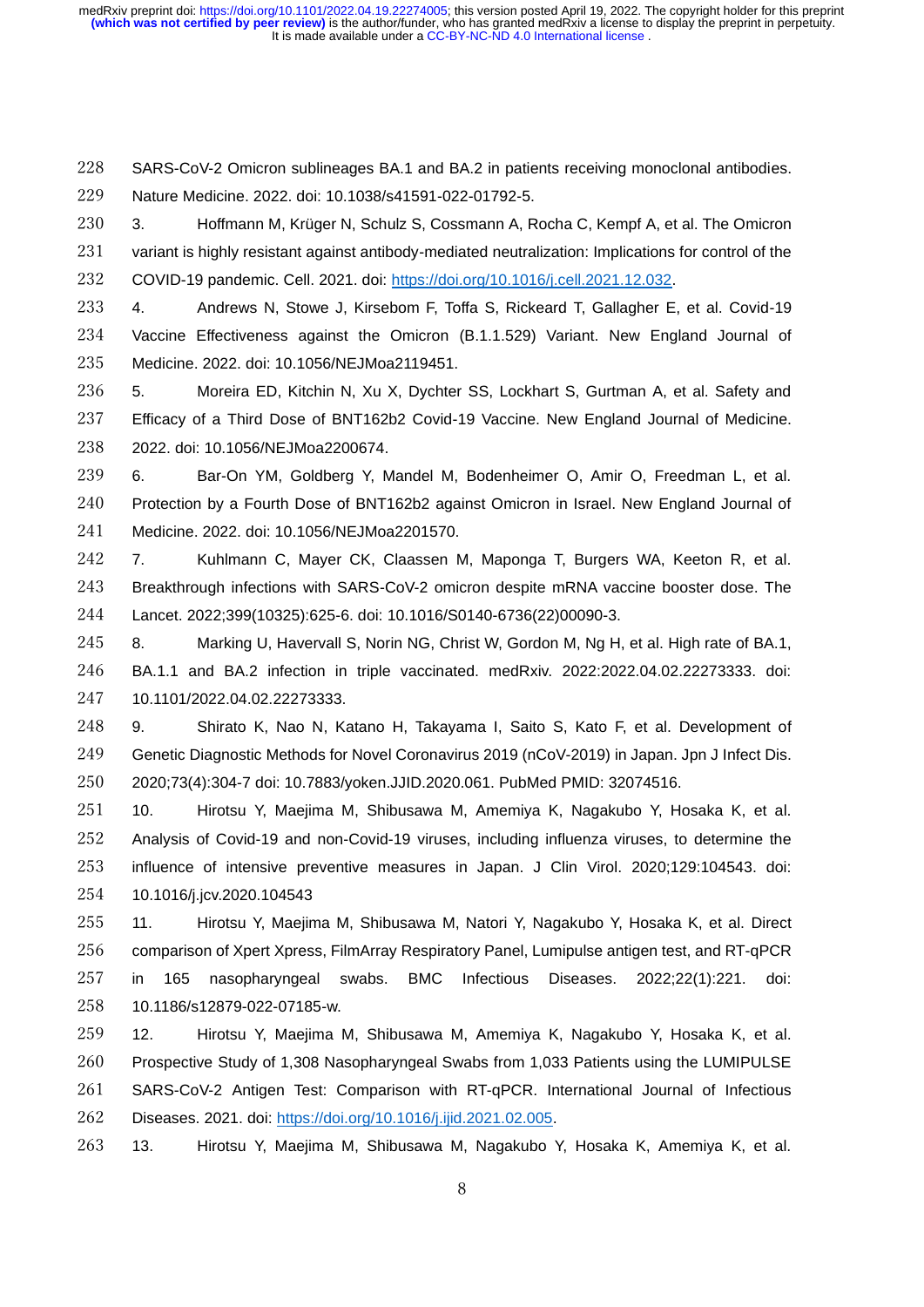Comparison of Automated SARS-CoV-2 Antigen Test for COVID-19 Infection with Quantitative RT-PCR using 313 Nasopharyngeal Swabs Including from 7 Serially Followed Patients. International Journal of Infectious Diseases. 2020. doi: [https://doi.org/10.1016/j.ijid.2020.08.029.](https://doi.org/10.1016/j.ijid.2020.08.029)

 14. Hirotsu Y, Mochizuki H, Omata M. Double-quencher probes improve detection sensitivity toward Severe Acute Respiratory Syndrome Coronavirus 2 (SARS-CoV-2) in a reverse-transcription polymerase chain reaction (RT-PCR) assay J Virol Methods. 2020;284:113926. doi: 10.1016/j.jviromet.2020.113926

 15. Hirotsu Y, Omata M. Detection of R.1 lineage severe acute respiratory syndrome coronavirus 2 (SARS-CoV-2) with spike protein W152L/E484K/G769V mutations in Japan. PLOS Pathogens. 2021;17(6):e1009619. doi: 10.1371/journal.ppat.1009619.

 16. Hirotsu Y, Omata M. Discovery of a SARS-CoV-2 variant from the P.1 lineage harboring K417T/E484K/N501Y mutations in Kofu, Japan. Journal of Infection. 2021;82(6):276-316. doi: [https://doi.org/10.1016/j.jinf.2021.03.013.](https://doi.org/10.1016/j.jinf.2021.03.013)

 17. Hirotsu Y, Omata M. SARS-CoV-2 B.1.1.7 lineage rapidly spreads and replaces R.1 lineage in Japan: Serial and stationary observation in a community. Infection, Genetics and Evolution. 2021;95:105088. doi: [https://doi.org/10.1016/j.meegid.2021.105088.](https://doi.org/10.1016/j.meegid.2021.105088)

 18. Shepard SS, Meno S, Bahl J, Wilson MM, Barnes J, Neuhaus E. Viral deep sequencing needs an adaptive approach: IRMA, the iterative refinement meta-assembler. BMC Genomics. 2016;17:708. doi: 10.1186/s12864-016-3030-6. PubMed PMID: 27595578; PubMed Central PMCID: PMCPMC5011931.

 19. Hadfield J, Megill C, Bell SM, Huddleston J, Potter B, Callender C, et al. Nextstrain: real-time tracking of pathogen evolution. Bioinformatics. 2018;34(23):4121-3. doi: 10.1093/bioinformatics/bty407. PubMed PMID: 29790939; PubMed Central PMCID: PMCPMC6247931.

 20. Rambaut A, Holmes EC, O'Toole A, Hill V, McCrone JT, Ruis C, et al. A dynamic nomenclature proposal for SARS-CoV-2 lineages to assist genomic epidemiology. Nat Microbiol. 2020;5(11):1403-7. doi: 10.1038/s41564-020-0770-5. PubMed PMID: 32669681.

 21. Shu Y, McCauley J. GISAID: Global initiative on sharing all influenza data - from vision to reality. Euro Surveill. 2017;22(13). doi: 10.2807/1560-7917.ES.2017.22.13.30494. PubMed PMID: 28382917; PubMed Central PMCID: PMCPMC5388101.

 22. Hirotsu Y, Maejima M, Shibusawa M, Natori Y, Nagakubo Y, Hosaka K, et al. Classification of Omicron BA.1, BA.1.1 and BA.2 sublineages by TaqMan assay consistent with whole genome analysis data. medRxiv. 2022:2022.04.03.22273268. doi: 10.1101/2022.04.03.22273268.

 23. Carreño JM, Alshammary H, Tcheou J, Singh G, Raskin AJ, Kawabata H, et al. Activity of convalescent and vaccine serum against SARS-CoV-2 Omicron. Nature.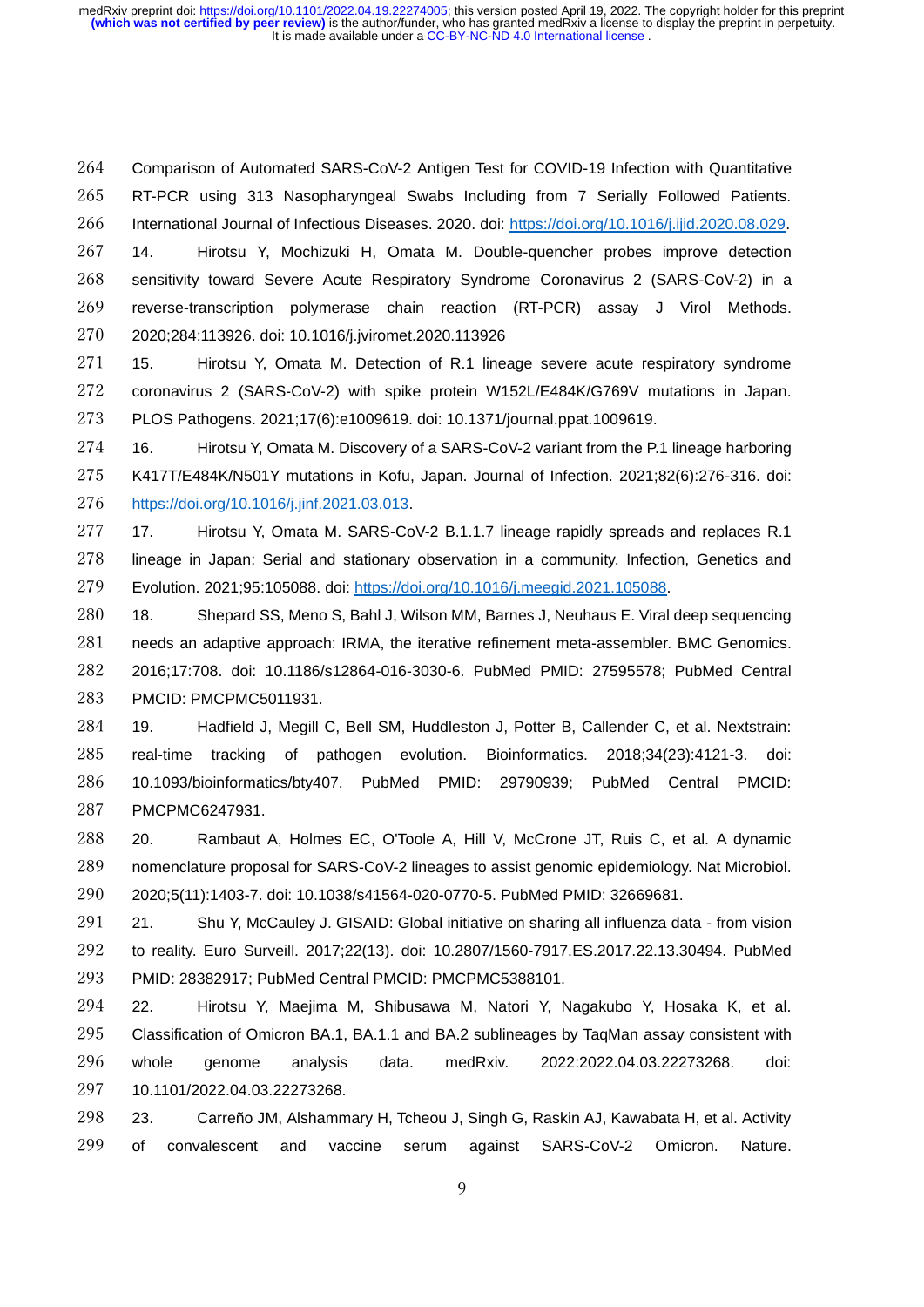2022;602(7898):682-8. doi: 10.1038/s41586-022-04399-5.

24. Gruell H, Vanshylla K, Tober-Lau P, Hillus D, Schommers P, Lehmann C, et al. mRNA

booster immunization elicits potent neutralizing serum activity against the SARS-CoV-2 Omicron

variant. Nature Medicine. 2022;28(3):477-80. doi: 10.1038/s41591-021-01676-0.

25. Muik A, Lui BG, Wallisch A-K, Bacher M, Mühl J, Reinholz J, et al. Neutralization of

 SARS-CoV-2 Omicron by BNT162b2 mRNA vaccine–elicited human sera. Science. 2022;375(6581):678-80. doi: doi:10.1126/science.abn7591.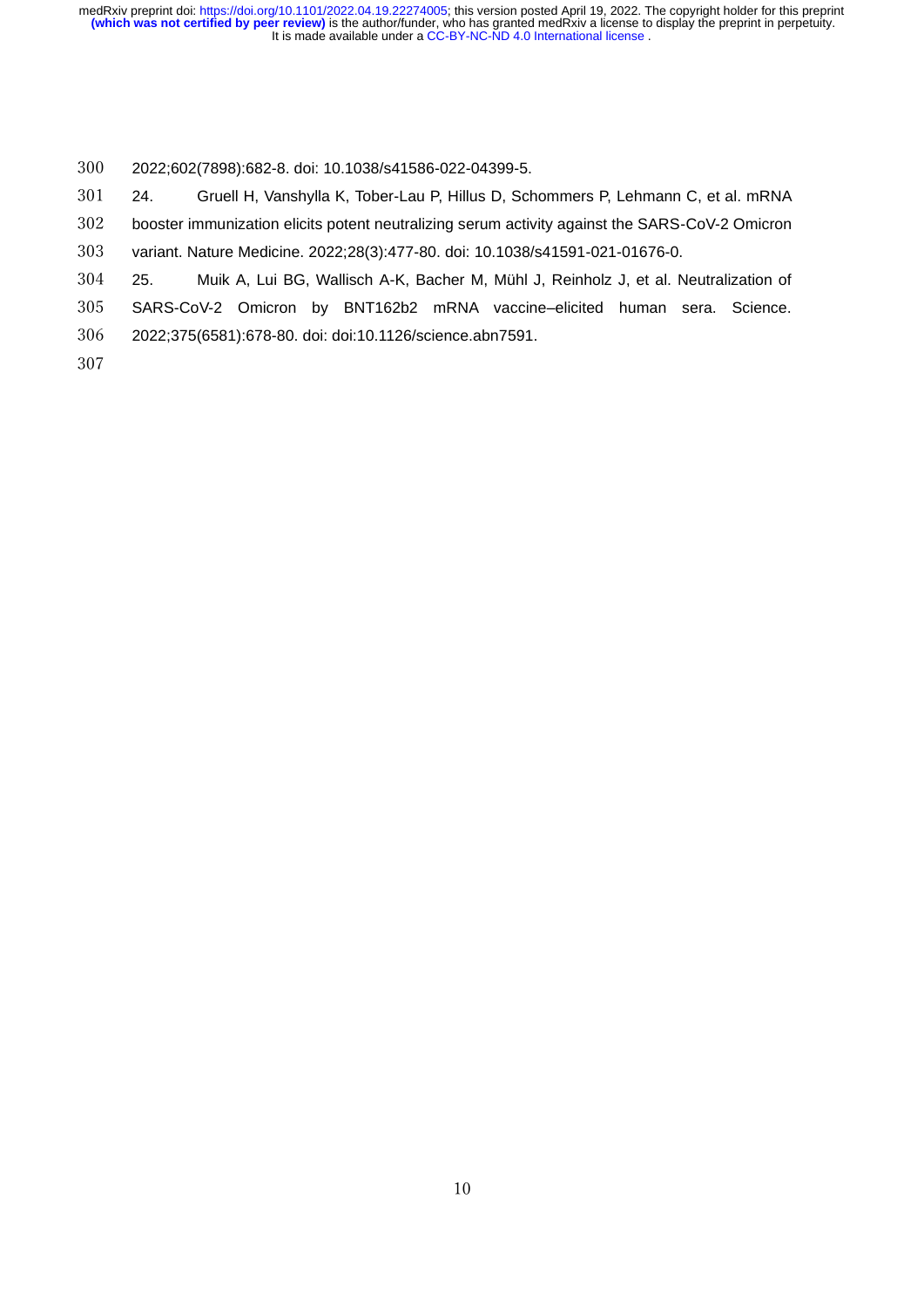| 308<br><b>Table 1. Patient characteristics</b> |  |
|------------------------------------------------|--|
|------------------------------------------------|--|

| Characteristic       | Overall,    | Unvaccinated, | 2nd vaccination, | 3rd vaccination, | $p$ -value <sup>1</sup> |
|----------------------|-------------|---------------|------------------|------------------|-------------------------|
|                      | $n = 611$   | $n = 199$     | $n = 370$        | $n = 42$         |                         |
| Age, median (IQR)    | 37 (19, 60) | 14(5, 40)     | 44 (28, 68)      | 48 (34, 70)      | < 0.001                 |
| Sex, n (%)           |             |               |                  |                  | 0.7                     |
| Female               | 290 (47%)   | 96 (48%)      | 172 (46%)        | 22 (52%)         |                         |
| Male                 | 321 (53%)   | 103 (52%)     | 198 (54%)        | 20 (48%)         |                         |
| Symptom, n (%)       |             |               |                  |                  | 0.2                     |
| Mild                 | 155 (76%)   | 27 (68%)      | 120 (80%)        | 8 (57%)          |                         |
| Moderate I           | 25 (12%)    | 7 (18%)       | 15 (10%)         | 3(21%)           |                         |
| Moderate II          | 22 (11%)    | 5 (12%)       | 14 (9.3%)        | 3(21%)           |                         |
| Severe               | $2(1.0\%)$  | 1(2.5%)       | 1(0.7%)          | $0(0\%)$         |                         |
| Unknown <sup>2</sup> | 407         | 159           | 220              | 28               |                         |
| Lineage, $n$ $%$     |             |               |                  |                  | < 0.001                 |
| <b>BA.1.1</b>        | 453 (74%)   | 136 (68%)     | 299 (81%)        | 18 (43%)         |                         |
| <b>BA.2</b>          | 158 (26%)   | 63 (32%)      | 71 (19%)         | 24 (57%)         |                         |

<sup>1</sup> Kruskal–Wallis rank–sum test; Pearson's chi-square test; Fisher's exact test

<sup>2</sup>Symptoms were not assessed because the individual was an outpatient.